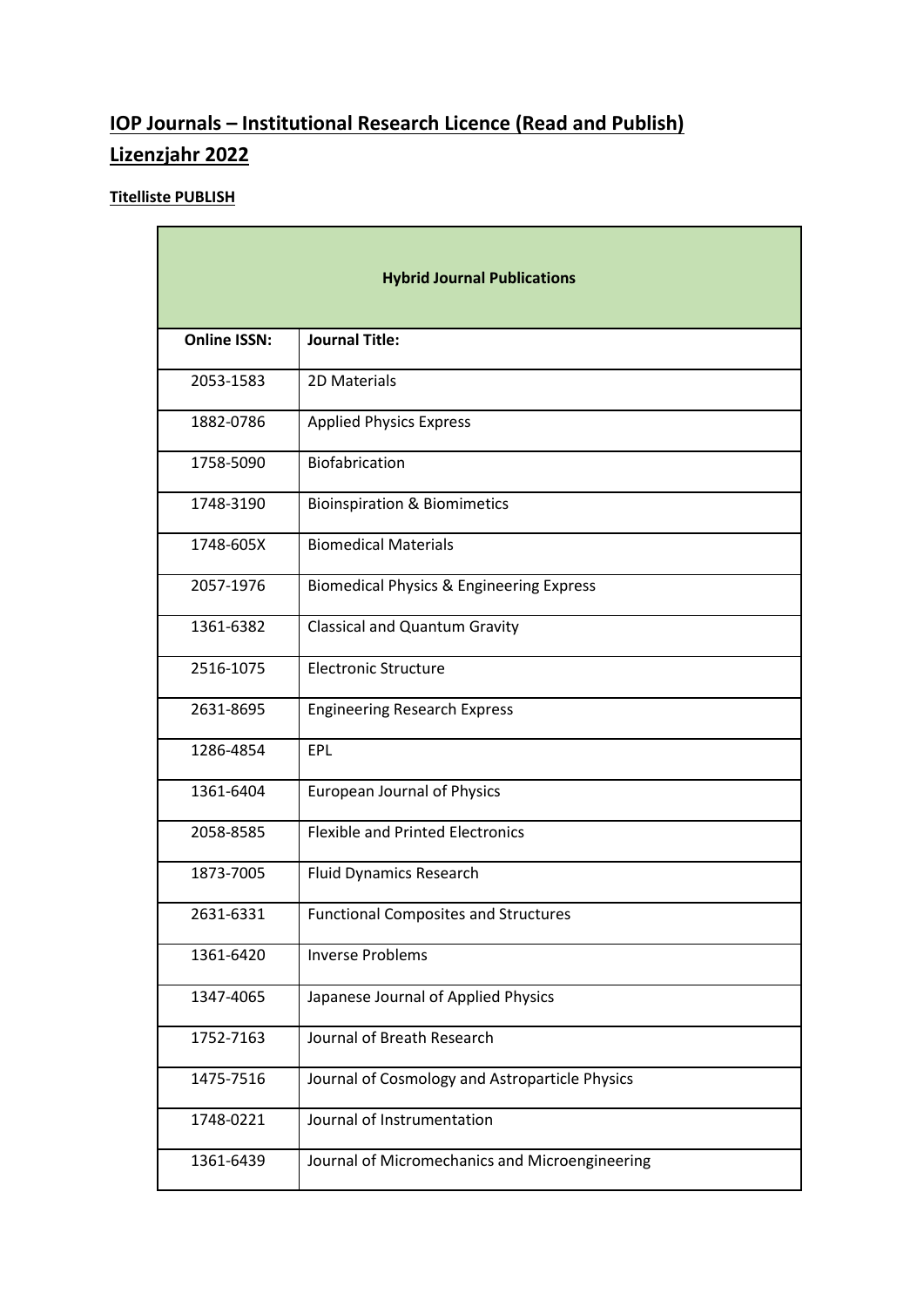| 1741-2552 | Journal of Neural Engineering                                 |
|-----------|---------------------------------------------------------------|
| 2040-8986 | Journal of Optics                                             |
| 1751-8121 | Journal of Physics A: Mathematical and Theoretical            |
| 1361-6455 | Journal of Physics B: Atomic, Molecular and Optical Physics   |
| 1361-6463 | Journal of Physics D: Applied Physics                         |
| 1361-6471 | Journal of Physics G: Nuclear and Particle Physics            |
| 1361-648X | Journal of Physics: Condensed Matter                          |
| 1361-6498 | Journal of Radiological Protection                            |
| 1742-5468 | Journal of Statistical Mechanics: Theory and Experiment       |
| 1555-6611 | Laser Physics                                                 |
| 1612-202X | Laser Physics Letters                                         |
| 1361-6501 | <b>Measurement Science and Technology</b>                     |
| 2050-6120 | Methods and Applications in Fluorescence                      |
| 1681-7575 | Metrologia                                                    |
| 1361-651X | Modelling and Simulation in Materials Science and Engineering |
| 2399-7532 | <b>Multifunctional Materials</b>                              |
| 2399-1984 | Nano Futures                                                  |
| 1361-6528 | Nanotechnology                                                |
| 1361-6544 | Nonlinearity                                                  |
| 1741-4326 | <b>Nuclear Fusion</b>                                         |
| 1402-4896 | Physica Scripta                                               |
| 1478-3975 | <b>Physical Biology</b>                                       |
| 1361-6552 | <b>Physics Education</b>                                      |
| 1361-6560 | Physics in Medicine & Biology                                 |
| 1361-6579 | <b>Physiological Measurement</b>                              |
| 1361-6587 | Plasma Physics and Controlled Fusion                          |
| 2516-1067 | Plasma Research Express                                       |